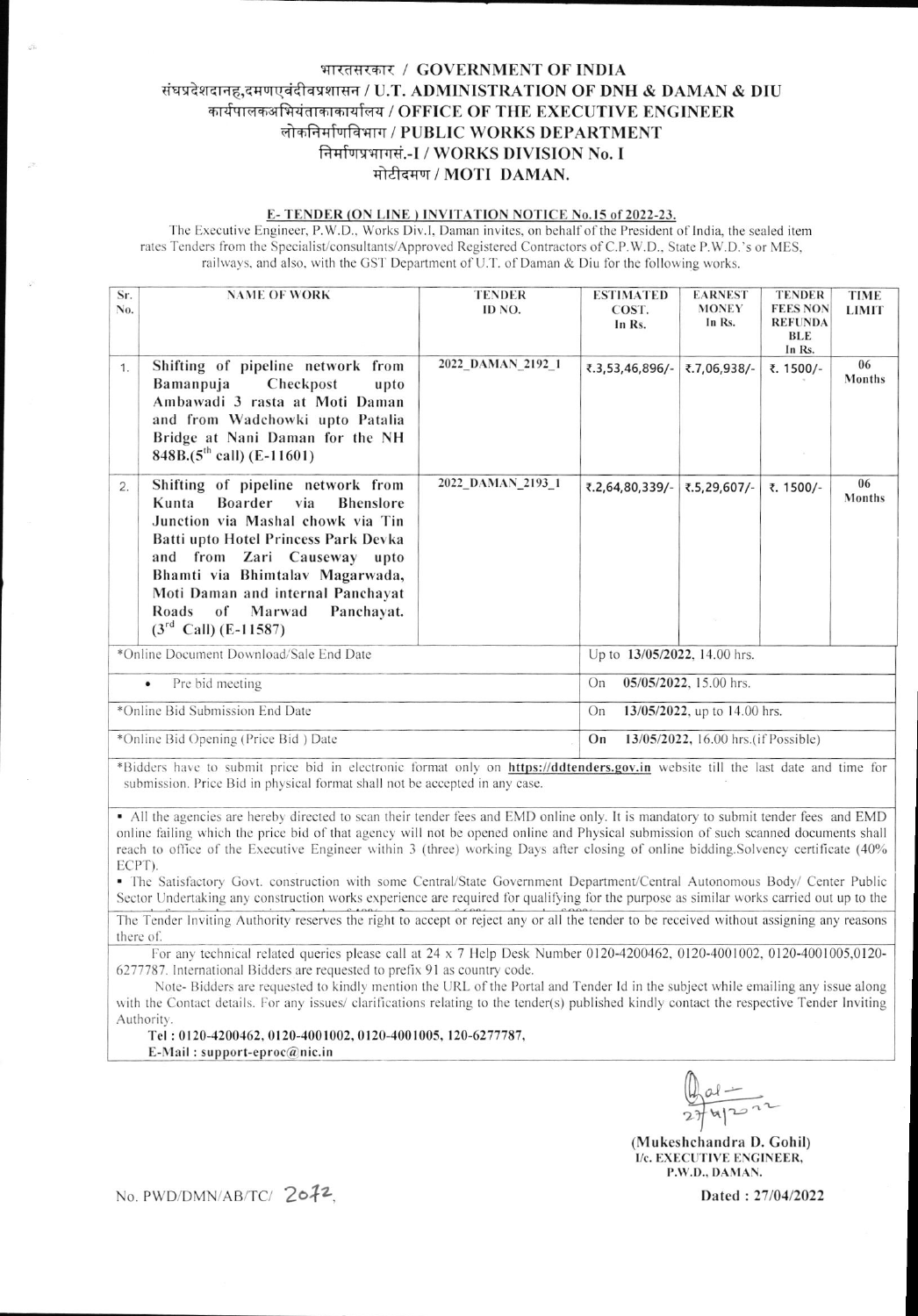Copy fd.w.cs. to P.S. to Administrator for kind perusal of Hon. Administrator, Secretariat. DNH & DD.

COPY SUBMITTED FOR INFORMATION:-

The Advisor to the Administrator, Secretariat, DNH & DD.

The Finance Secretary, U.T. of DNH &Daman & Diu, Secretariat, DNH & DD.

The Collector U. T. of Daman & Diu, Collectorate, Daman.

The Superintending Engineer, PWD, DNH & DD.

Copy to :- N.l.C., Secretariat, Daman for publication on web site www.daman.nic. in.

Assistant Engineer, Sub Division No.I/II/&IV, Daman. Please prepare Market Rate Justification statement / cost based on prevailing Market Rates on the last date of submission of tender and submit the same to this office within 3 days.